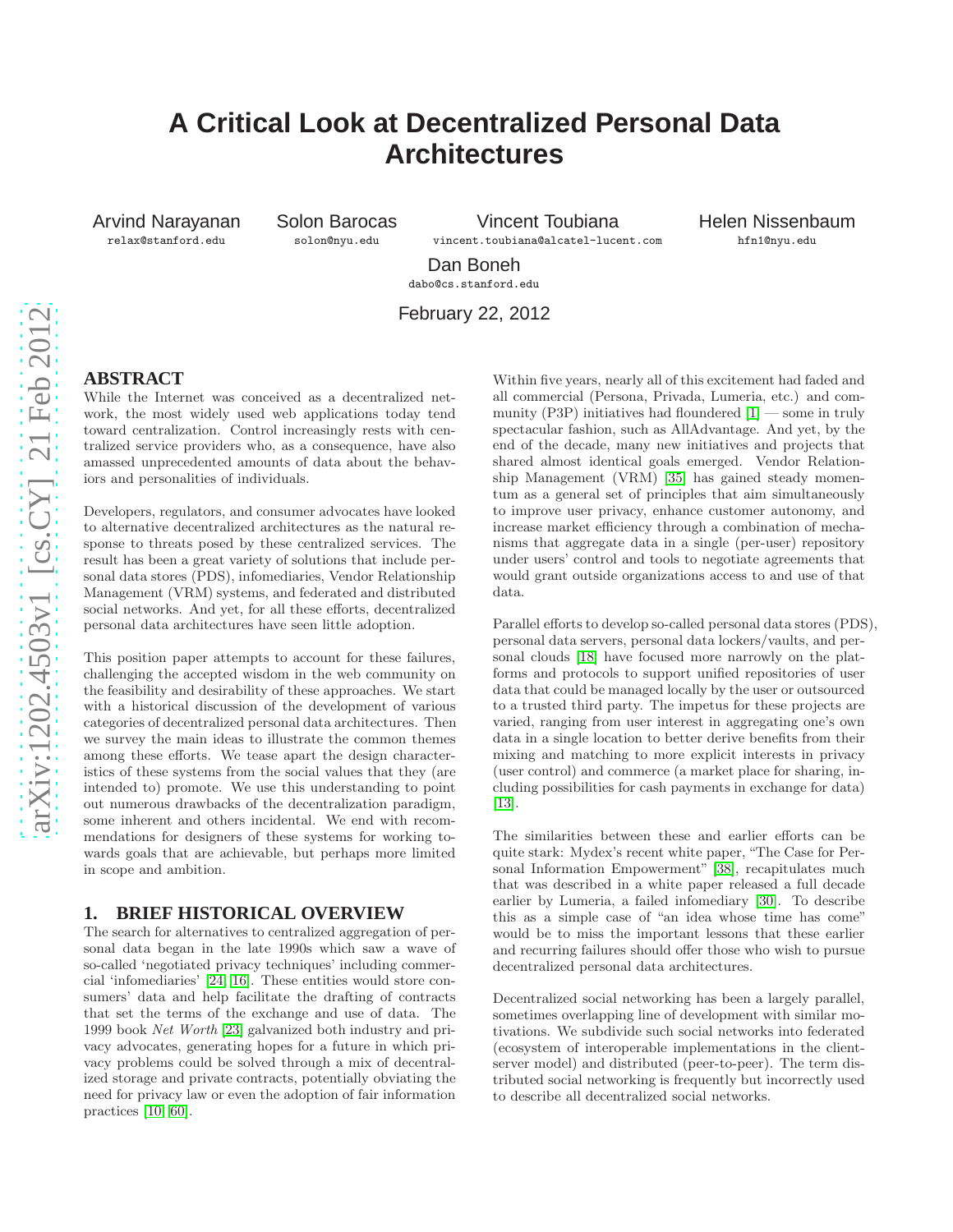While some early thinking in the semantic web community could be classified in this category,<sup>[1](#page-1-0)</sup> for the most part decentralized social networking appears not to have anticipated the success of mainstream commercial, centralized social networks, but rather developed as a response to it. Indeed, prominent members of the web community dismissed social networks until 2007–2008 (for example, [\[27\]](#page-5-9) and [\[15\]](#page-5-10)) and academic computer scientists appear to have considered it a passing fad as well — in our survey we see a sharp spike in interest among researchers around this time frame.

A series of well-publicized privacy mishaps by Facebook and Google starting in 2009 that reached its crescendo around the 2010 f8 developer conference stirred up interest among the public and policymakers.[2](#page-1-1) Perhaps the most well known project that resulted is Diaspora[3](#page-1-2) , which was funded in excess of \$200,000 via the crowd funding platform kickstarter.com. As of this writing Wikipedia lists about 40 decentralized social networks [\[58\]](#page-6-2), most of which are federated, whereas the academic literature has focused on distributed social networking for natural reasons, since those present more research challenges.

#### **2. REPRESENTATIVE SURVEY**

Rather than attempt an exhaustive survey, in this section we list the key ideas that have been explored in the course of developing decentralized designs. There has been a great fecundity of creative and complex ideas in this space spanning the realms of technology, law and economics; we are unable to present them in detail due to space constraints. We refer the reader to the cited works.

The core idea of an infomediary is that of a trusted third party that interfaces between the user and commercial entities such as marketers [\[23\]](#page-5-2). Users' personal data can be manually given to the infomediary, as in Lumeria, or collected through passive monitoring, as in AllAdvantage and other systems [\[20\]](#page-5-11). That information can then be utilized without explicit monetization (Mydex, etc.), or users can be paid for their data (AllAdvantage, Bynamite [\[29\]](#page-5-12), etc). It has variously been argued that telecommunications providers [\[55,](#page-6-3) [4\]](#page-5-13), banks [\[9\]](#page-5-14) and other parties such as providers of home entertainment set-top boxes are ideally suited to play the role of the intermediary. An infomediary might also enable a targeted *attention market* [\[39\]](#page-6-4) based on user preferences.

Kang et al. introduce the intriguing idea of *licensing* intermediaries to increase their trustworthiness [\[28\]](#page-5-15). In the other direction, Vendor Relationship Management systems largely eliminate the infomediary as a separate entity, and instead replace it with a software agent [\[35\]](#page-5-5). Some software intermediaries like Adnostic use cryptography to achieve additional privacy properties [\[54\]](#page-6-5). Other ideas for improving privacy include fine-grained access control lists [\[37\]](#page-6-6).

Both VRM and infomediary systems often emphasize benefits to the firm from the intermediated nature of the exchange. Goldman [\[21\]](#page-5-16) envisions that software agents will make marketing messages perfectly relevant, eliminating externalities from wasted attention. By Coase's theorem [\[34\]](#page-5-17), this will lead to a socially optimal level of marketing.

Turning to social networks, the key challenge of distributed social networks is hosting and message transfer. One solution is to encrypt messages and store them in a distributed hash table [\[8,](#page-5-18) [2\]](#page-5-19). Another is "social replication": messages are stored in plaintext in a redundant manner by those who have access rights (typically friends of the message poster) [\[49\]](#page-6-8). Message passing sometimes exploits the relationship between the social graph and the topology of the physical network [\[25,](#page-5-20) [8\]](#page-5-18).

Another frequent goal is keeping edges of the graph secret, for which various solutions have been proposed: a cryptographic approach [\[5\]](#page-5-21), anonymous routing [\[14\]](#page-5-22) and friendto-friend networks such as Freenet in 'darknet' mode [\[12\]](#page-5-23). Persona takes the cryptographic heavy-lifting a step further to enable fine-grained access control using attribute-based encryption [\[6\]](#page-5-24).

Other models for hosting have been explored. In vis-a-vis, each user owns an EC2 virtual host that is active at all times  $[48]$  $[48]$  $[48]$ , whereas FreedomBox<sup>4</sup> proposes cheap plug computers. Lam et al. have proposed email as a backend [\[19\]](#page-5-25) and ephemeral networks on smartphones [\[17\]](#page-5-26). Unhosted<sup>[5](#page-1-4)</sup> proposes separating data from code, but keeping both in the cloud. Along similar lines,  $Frenzy^6$  $Frenzy^6$  is a distributed social network software with Dropbox as the backend. Polaris proposes reducing existing social networks such as Youtube and Twitter to datastores and layering a social network on top, with smartphones providing access control management interfaces [\[59\]](#page-6-10).

Finally, federated social networks aim to create an ecosystem of standards-based interoperable implementations of social networks. Some designs such as Diaspora are a hybrid between distributed and federated. OStatus, being coordinated by the W3C, represents an interesting approach to standardization for federated microblogging: it references a suite of existing protocols rather than developing them from scratch.

## **3. CLASSIFICATION**

Table 1: The four types of architectures that are the subject of our study

<span id="page-1-6"></span>

|             | Commerce, Health etc. | Social Networking |
|-------------|-----------------------|-------------------|
| Self-hosted | PDS.<br>/ VRM         | Distributed       |
| Outsourced  | Infomediary           | Federated         |

We emphasize that the division in Table [1](#page-1-6) is only meant to provide the reader with a rough mental map and is far from precise. The vertical axis, in particular, is closer to a spectrum than a strict division. The terms Personal Data Store and Vendor Relationship Management do not appear to have a single definition. Also, some PDS projects are application-

<span id="page-1-0"></span><sup>1</sup>The Internet Archive lists a version of the *Friend of a Friend* (FOAF) project (www.foaf-project.org) from August 2003, and other efforts may be older.

<sup>2</sup>For an article typifying public opinion during that period, see [\[45\]](#page-6-7).

<span id="page-1-2"></span><span id="page-1-1"></span><sup>3</sup> <https://joindiaspora.com/>

<sup>4</sup> <http://freedomboxfoundation.org/>

<span id="page-1-3"></span><sup>5</sup> <http://unhosted.org/>

<span id="page-1-5"></span><span id="page-1-4"></span><sup>6</sup> <http://frenzyapp.com/>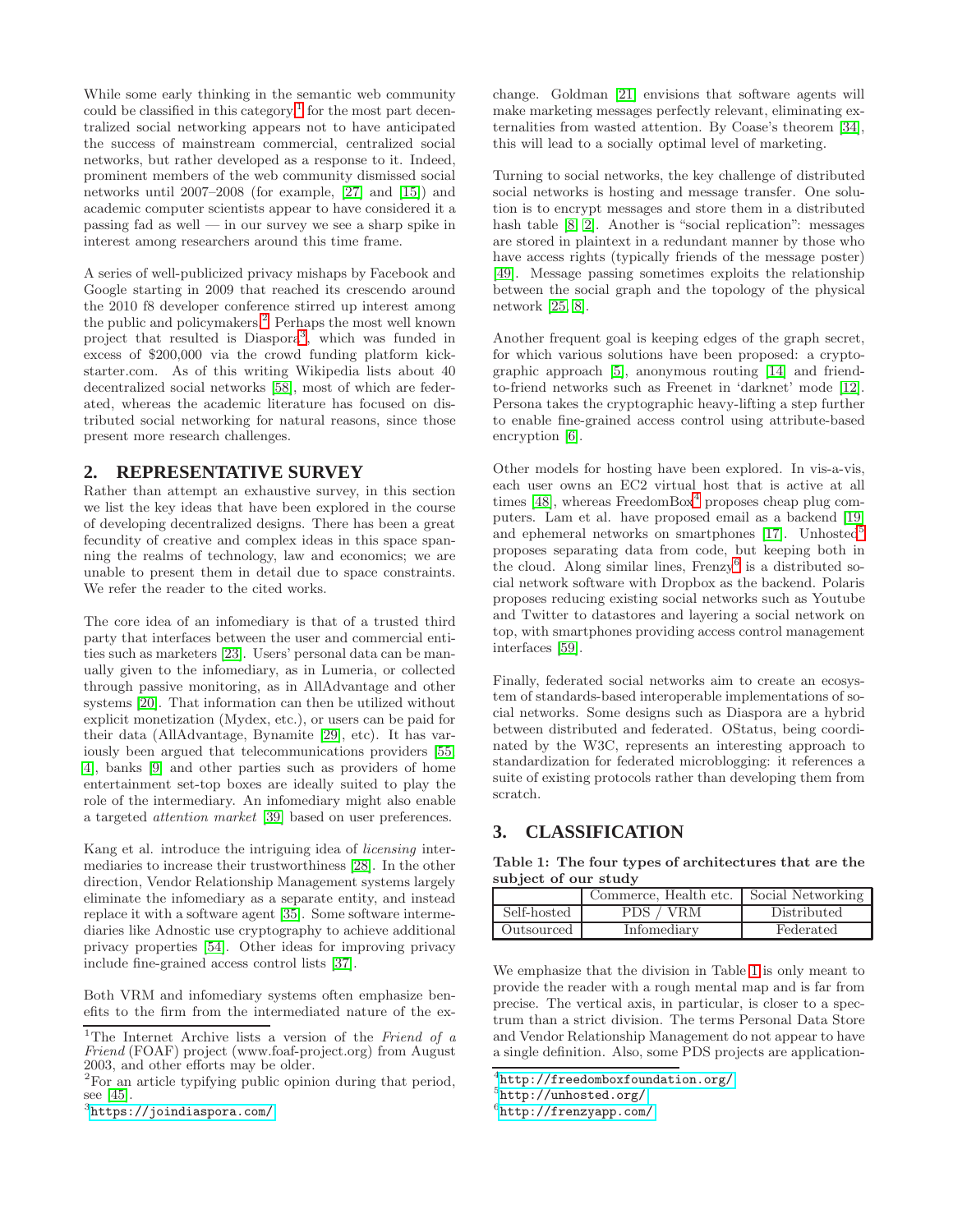agnostic, but these tend to be software libraries/platforms rather than complete user-facing systems.

Towards a finer-grained classification and understanding of different projects, we propose the following (non-independent) axes that are components of what it means for an architecture to be decentralized.

- 1. Locus of data hosting: this could be remote (centralized), by a trusted third party (infomediary), distributed (peer-to-peer), or local (i.e., on the user's device).
- 2. Open standards vs. proprietary.
- 3. Open vs. closed-source implementations.
- 4. Data portability: Data export (for users), APIs (for third parties), or none.

The above are technical characteristics; one might also try to classify systems in terms of the social values they espouse. We discuss four in particular.

- 1. Privacy: According to Nissenbaum [\[41,](#page-6-11) [40\]](#page-6-12), systems that attempt to preserve privacy should attempt to preserve the integrity of the context in which actors engage with each other. They should do this by ensuring that information flows respect the norms of the context. To the degree that systems better model and mediate appropriate information flows, they will advance the privacy interests of their users. This view will inform the discussion in Section [4.1.](#page-3-0)
- 2. Utility: We refer to the overall social benefit of the system, in the sense of welfare maximiation in economics. One way to achieve increased utility is through greater interoperability or data portability.
- 3. Cost: Cost encompasses hosting and bandwidth costs as well as software development and maintenance costs. Centralized and decentralized systems behave very differently: in the former case there is typically a single entity that bears all the costs whereas in the decentralized setting it can be split among users and various software creators and service providers. Comparing these alternatives may therefore be tricky.
- 4. Innovation: We must also consider how quickly different systems are able to evolve and adapt. Some have argued that open standards catalyze innovation while others point to the time and monetary costs of standardization. The strength of the business model, the extent of market competition, the ability to harness and analyze data, and legal compliance requirements are some of the other factors that affect how conducive a system is to innovation.

Values may not be immediately deducible from the technical design of a system, but may instead only be observable empirically. Indeed, we suggest that much of the reason for what we see as overenthusiastic claims about decentralized systems is that design characteristics have been confused with values. We discuss two prominent cases in detail in Sections [4.1](#page-3-0) and [4.2.](#page-3-1) Moreover, we doubt whether any architecture could optimize for all values simultaneously.

## **4. DRAWBACKS OF DECENTRALIZATION**

In this section we present some underappreciated drawbacks of decentralized architectures. Not all of these apply to all types of systems, nor is any of them individually a decisive factor. But collectively they may help explain why decentralization faces a steep road ahead, and why even if adopted, decentralization will not necessarily provide all the benefits that its proponents believe will automatically flow from it.

An architecture without a single point of data aggregation, management and control has several technical disadvantages. First is functionality: there are several types of computations that are hard or impossible without a unified view of the data. Detection of fraud and spam, search, collaborative filtering, identification of trending topics and other types of analytics are all examples. Decentralized systems also suffer from inherently higher network unreliability, resulting in a tradeoff between consistency and availability (formalized as the CAP theorem [\[57\]](#page-6-13)); they may also be slower from the user's point of view.<sup>[7](#page-2-0)</sup> The need for synchronized clocks and minimizing data duplication are other challenges.

The benefits and costs of standardization are a prominent socio-technical factor. Many decentralized systems depend on multiple interoperating pieces of software, which requires standardization of technical protocols, design decisions, etc. On the one hand, such an ecosystem could promote longterm innovation; on the other hand, these processes (e.g., HTML5) move at a far slower pace than Facebook or an ad network which can roll out features over the timespan of days or weeks. Shapiro notes two benefits of standardization: greater realization of network effects and protection of buyers from stranding, and one cost: constraints on variety and innovation, and argues that the impact on competition can be either a benefit or a cost [\[50\]](#page-6-14).

Let us now turn to economics. Centralized systems have significant *economies of scale* which encompasses hosting costs, development costs and maintenance costs (e.g., com-bating malware and spam),<sup>[8](#page-2-1)</sup> branding and advertising [\[42\]](#page-6-15). A related point in the context of social networks: we hypothesize that the network effect is stronger for centralized systems due to tighter integration.

*Path dependence* is another key economic issue: even if we assume that centralized and decentralized architectures represent equally viable equilibria, which one is actually reached might be entirely a consequence of historical accident. Most of the systems under our purview – unlike, say, email – were initially envisioned as commercial applications operating under central control, and it is unsurprising they have stayed that way.

The theory of *unraveling* suggests that infomediaries in particular might *not* in fact represent a stable equilibrium. For an infomediary to succeed, consumers and businesses must

<span id="page-2-0"></span><sup>7</sup>Google reports that users exposed to an additional delay of as little as 100ms performed a statistically significantly smaller number of searches [\[44\]](#page-6-16).

<span id="page-2-1"></span><sup>8</sup>Facebook has built a highly sophisticated real time "immune system" which relies in part on human operators [\[51\]](#page-6-17).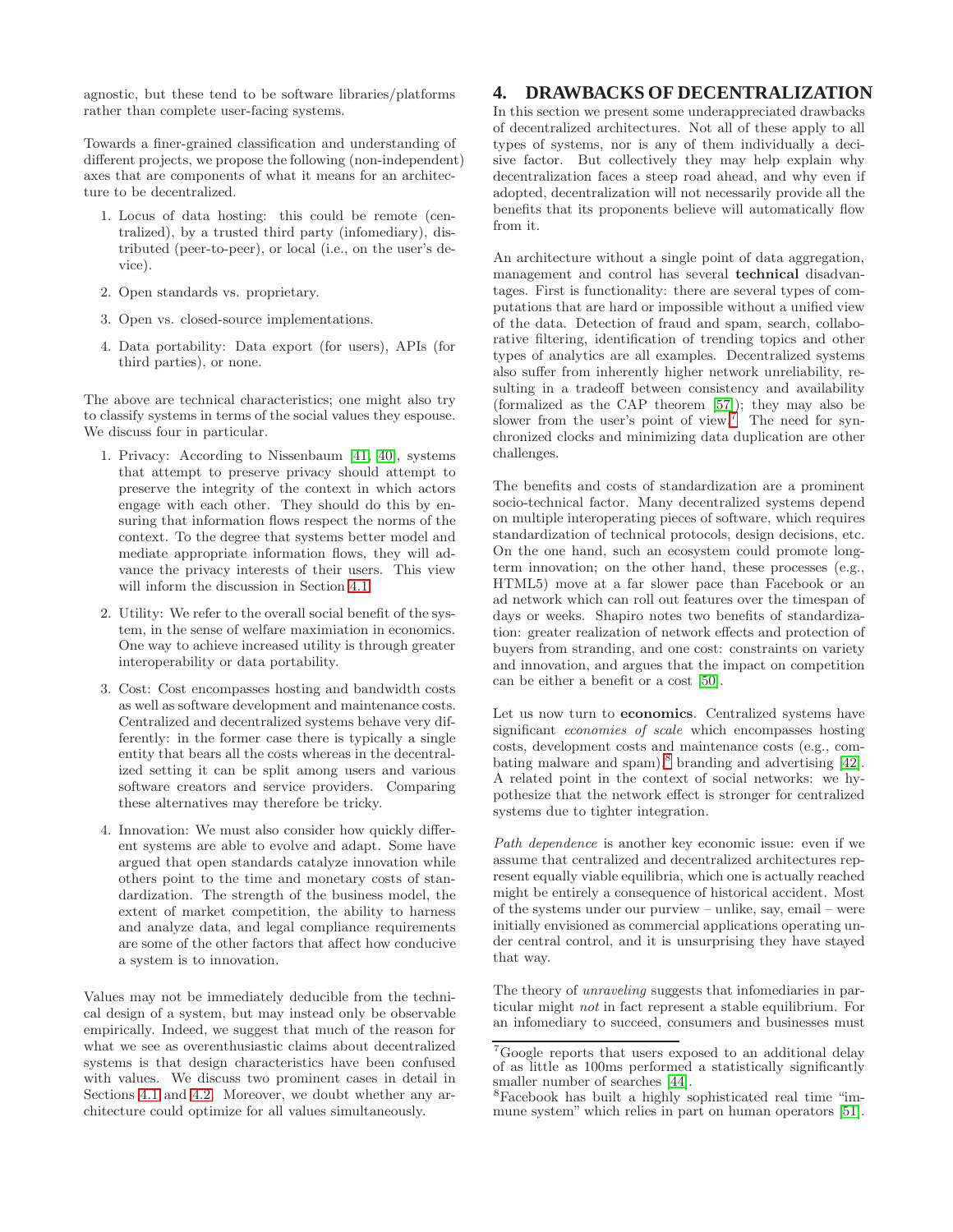transact through the intermediary rather than directly with each other. But either side of this market might see participants iteratively defecting, resulting in unraveling of the market. Chen et al. discuss how this might happen from the businesses' side [\[11\]](#page-5-27), and Peppet discusses it from the consumer side [\[43\]](#page-6-18). However, it is not fully clear why many types of intermediaries have taken hold in many other markets — employment agents, goods appraisers, etc — but not in the market for personal data.

A variety of cognitive factors hinder adoption of decentralized systems as well. First, the fact that decentralized systems typically require software installation is a significant barrier. Second, more control over personal data almost inevitably translates to more decisions, which leads to cognitive overload. Third, since users lack expertise in software configuration, security vulnerabilities may result. A related point is that users may be unable to meaningfully verify privacy guarantees provided through cryptography.

Finally, we find that decentralized social networking systems in particular fare poorly in terms of mapping the norms of information flow. Access control provides a very limited conception of privacy. We provide several examples. First is the idea of "degrees of publicness." For example, on Facebook a post may be publicly visible, yet the site has defenses to stop crawlers which prevents the post ending up in a search engine cache, so that the user may meaningfully hide or delete the post later if they so choose. Second, in current social networks privacy is achieved not only through technical defenses but also through "nudges" [\[36\]](#page-6-19). When there are multiple software implementations, users cannot rely on their friends' software providing these nudges. Third, distributed social networks reveal users' content consumption to their peers who host the content<sup>[9](#page-3-2)</sup> (unless they have a "push" architecture where users always download accessible content, whether they view it or not, which is highly inefficient.) Finally, decentralized social networks make reputation management and "privacy through obscurity" (in the sense of [\[26\]](#page-5-28)) harder, due to factors such as the difficulty of preventing public, federated data from showing up in search results.

#### <span id="page-3-0"></span>**4.1 On Control over Personal Data**

We now discuss two drawbacks in detail to illustrate the difference between architectural decisions and social values that they are often implicitly assumed to promote. The first is the distinction between control over hosting and privacy. To elucidate this we present a thought experiment.

What does it mean for users to truly host and control their personal data, while still being able to participate in activities such as social networking and personalized commerce? Compared to using Facebook, hosting one's data on a personal EC2 instance certainly puts the user in greater control, but Amazon will turn over user data in response to a subpoena or court order [\[3\]](#page-5-29).

For any hope of absolute control, users must, at a minimum, host data on their own device resident on their physical property. This is already considerably at odds with the reality of today's consumer Internet: bandwidth to the home is often asymmetric, or connectivity is restricted in other ways (NATs, firewalls), and few individuals possess always-on de-vices capable of running web services.<sup>[10](#page-3-3)</sup>

Furthermore, the software running the services must be opensource, and be audited by third-party certification authorities, or by "the crowd". Silent auto-updates, which is the model that client-side software is increasingly moving towards, would be difficult due to the auditing requirement, perhaps prohibitively so.

Further still, *hardware* might have backdoors, and therefore needs an independent trust mechanism as well. The user also needs the time and knowhow to configure redundant backups, manage software security, etc. Finally almost all decentralized architectures face the the problem of "downstream abuse" which is that the user has no technical means to exercise control over use and retransmission of data once it has been shared [\[47\]](#page-6-21).

This thought experiment shows that absolute control is impossible in practice. Further, it suggests that control over information is probably not the right conceptualization of privacy, if privacy is the end goal.

## <span id="page-3-1"></span>**4.2 Open standards and Interoperability**

Interoperability is a laudable goal; it could enhance social utility, as we have mentioned earlier. However, it has frequently been reduced to the notion of open standards. We argue here that while open standards are a prerequisite for interoperability, there is a big gap between the two. In particular, the efforts at federated social networking all follow open standards, but their actual interoperability status in practice appears to be poor [\[56\]](#page-6-22). Let us examine why this is the case.

One major impediment is that there are too many standards to choose from. For the most basic, foundational component — identity — there are many choices: OpenID, WebID and others. While it is possible to connect these to each other, it requires extra effort. As we get to more complex (but still basic) functionality such as federation of messages, we find on the one hand Atom/PubSubHubbub etc. and the OStatus suite $11$  on top of it, and on the other hand XMPP and the Wave federation  $protocol<sup>12</sup>$  $protocol<sup>12</sup>$  $protocol<sup>12</sup>$  on top of it. It appears that the former is gradually winning out, but this is a slow process.

The second major impediment is that as soon as we get past the basics like identity, friendship and status updates, there is an incredible array of parameters to nail down. Take the apparently trivial issue of what formatting is allowed in a status update. Unless two systems agree on the same standard, they are not interoperable because users of one will see malformatted messages originating from the other. Needless to say, centralized platforms have a large and ever-

<span id="page-3-2"></span> $\overline{9}$ This is a particularly serious problem for systems like Contrail [\[52\]](#page-6-20).

 $\sqrt[10]{10}$  remains to be seen if smartphones will become practical for this use-case.

<span id="page-3-3"></span> $^{11}$ <http://ostatus.org/>

<span id="page-3-5"></span><span id="page-3-4"></span> $12$ <http://www.waveprotocol.org/>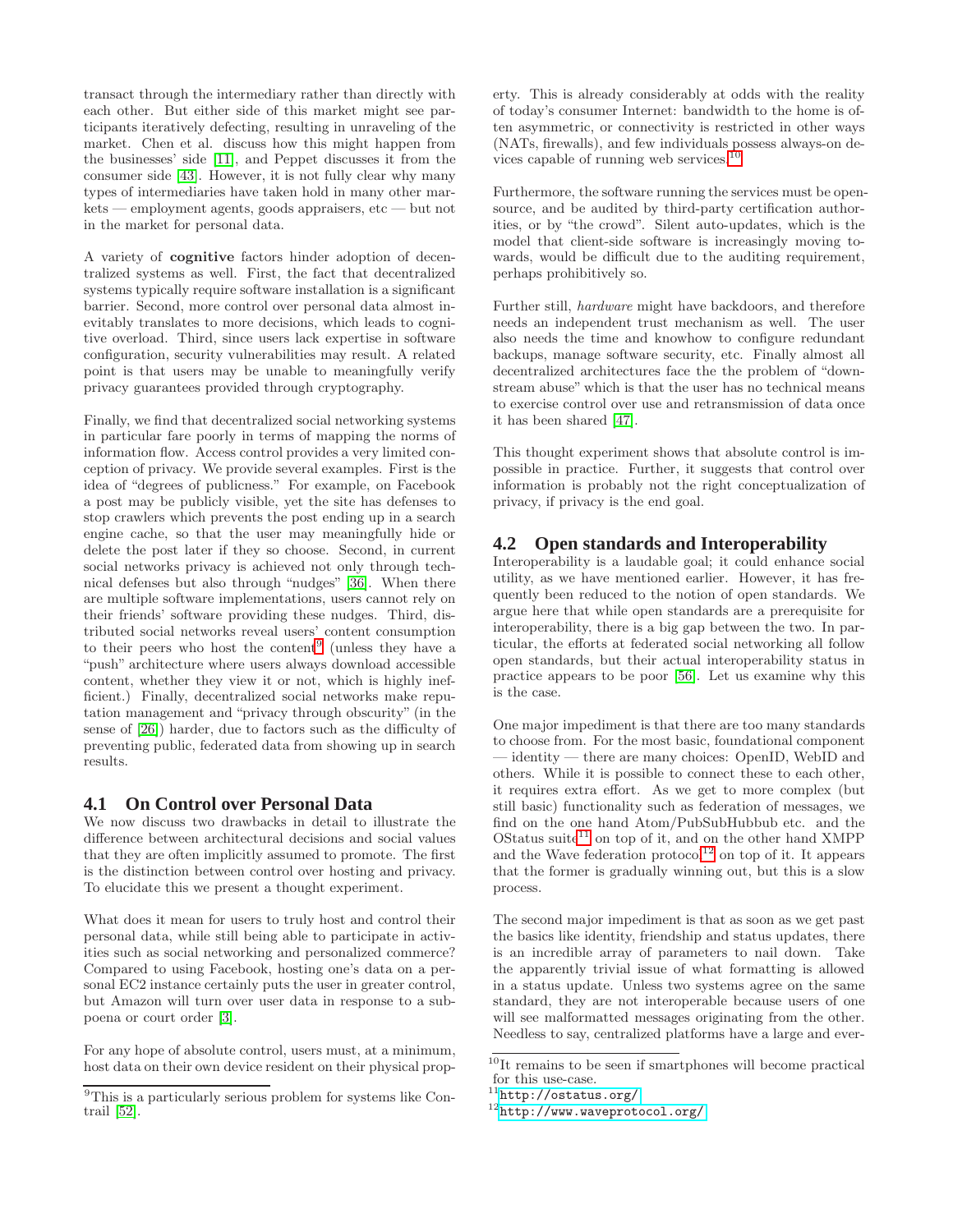increasing set of features — photos, video chat, polls, to name a few — all of which would require standardization in the federated context. Finally, access control in a federated setting presents hard technical challenges.

The practical upshot is that the only suite of standards that shows any signs of meaningful interoperability is Status- $Net<sup>13</sup>$  $Net<sup>13</sup>$  $Net<sup>13</sup>$  — microblogging is both text based, largely eliminating the formatting issue, and typically public, sidestepping the access-control issue — although identi.ca remains the only implementation with meaningful adoption. Even though this system limits status updates to text, a version of the formatting problem still plagues it: identi.ca restricts updates to 140 characters in an attempt to maintain some interoperability with Twitter!

We conclude that while federated social networks have the potential to converge on a reasonably interoperable collection of software — subject to the caveats of differing feature sets and parameters — it is not simply a matter of making some technical decisions, but instead needs serious developer commitment as well as the involvement of standards bodies with significant authority.

# **5. RECOMMENDATIONS**

Based on our analysis above, we offer the following recommendations for developers of decentralized systems.

- 1. Consider the economic feasibility of your design. In particular, are there entities with the economic incentive to play the various roles that are called for? This has perhaps been the most common reason for the lack of adoption of past proposals and projects.
- 2. Pay heed to conceptual fidelity. Are you shooting at the right target? Do people have the values you think they do? Do they really want the features/benefits you claim they want? As one example, there have been a multiple of projects that attempt encrypted communication over Facebook and other social networks (NOYB [\[22\]](#page-5-30), FlyByNight [\[32\]](#page-5-31), Lockr [\[53\]](#page-6-23), FaceCloak [\[33\]](#page-5-32), Scramble! [\[7\]](#page-5-33), etc.), but the lack of adoption suggests that the usability costs do not outweigh the benefits to users.
- 3. Incorporate other notions of regulability [\[61,](#page-6-24) [31\]](#page-5-34). Many decentralized systems represent an extreme choice: they seek to achieve privacy and other properties purely through technology, ignoring socio-legal approaches. This extreme may not be optimal.
- 4. Offer advantages other than privacy to users. Privacy is always a secondary feature  $-$  while it might tip the balance between two competing products, users rarely pick a product based on privacy alone. For example, distributed social networking can enable some location-specific functionalities through peer-to-peer networking even when there is no Internet access.
- 5. Design with standardization in mind. One of the disadvantages we have identified is the proliferation of non-interoperable systems. Open standards are not

enough: developers must actively prioritize interoperability and write and maintain glue code to interface with other systems.

- 6. Target limited feature sets. A system like Facebook is a large, complex moving target. Attempting to create a decentralized version of it is a futile endeavor. Instead, systems that embody the 'minimum viable product' strategy might succeed better in the market. Decentralized microblogging appears to be a relatively attainable goal at the present time, and censorship resistance is a goal for which there is much demand.
- 7. Work with regulators. As numerous law/economics scholars have pointed out, market solutions appear to underprovide privacy and regulation can help tweak the environment to address this imbalance [\[46\]](#page-6-25). Those who wish to see the personal data ecosystem flourish would do well to support regulatory interventions such as transparency and opt-out that can help level the playing field between centralized and decentralized systems.

# **6. CONCLUSION**

In this position paper we have taken a look back at the efforts to build decentralized personal data architectures motivated either by discontent with the status quo, or as a better way to organize information markets and leverage new commercial opportunities, or a combination of both. We hope we have provided some mental clarity to the reader on the similarities, differences and common themes between the various systems and brought fresh perspective to the question of why they have largely floundered.

We hope to kick off a more tempered discussion of the future of personal data architectures in both scholarly and hobbyist/entrepreneurial circles, one that is informed by the lessons of history. There is much work to be done along these lines — application of economic theory can shed light on questions such as the relative strength of network effects in centralized vs. decentralized systems. Empirical methodology such as user and developer interviews would also be tremendously valuable. While we have provided some suggestions for developers, in the future we hope to identify specific application domains that are relatively amenable to the adoption of decentralized architectures, as well as to provide concrete recommendations for policymakers who might wish to foster a different market equilibrium.

Acknowledgement. The first author would like to thank Monica Lam and the other members of the MobiSocial project for enlightening discussions, Deirdre Mulligan, Nick Doty and Jennifer King for helping develop ideas on a multi-factor approach to privacy, Alejandro Molnar for general education about economics, Alessandro Acquisti for sharing his bibliography on the economics of privacy and numerous online commenters for perspectives, links and information.

<span id="page-4-0"></span> $^{13}$ <http://status.net/>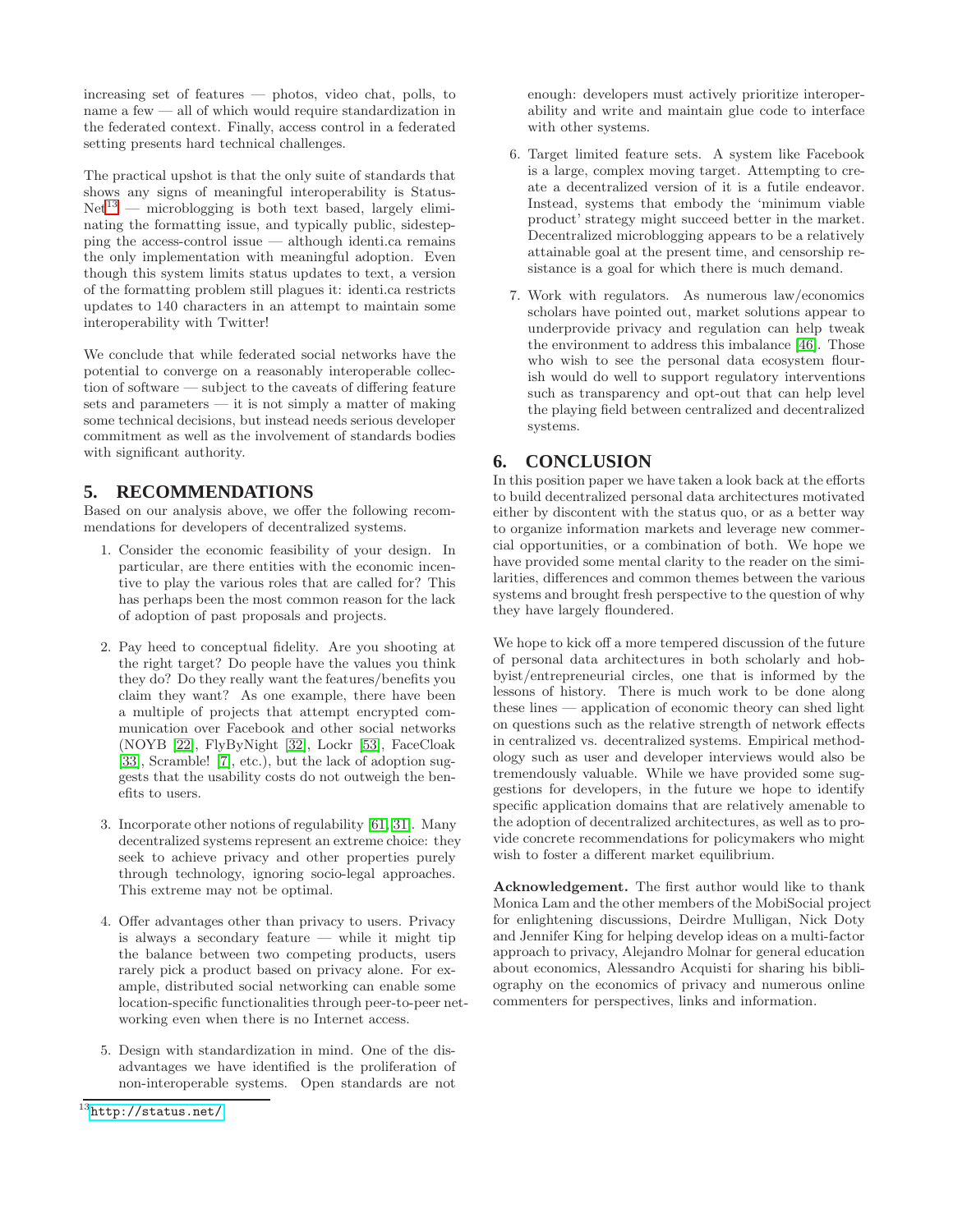#### <span id="page-5-4"></span>**7. REFERENCES**

- [1] M. S. Ackerman. The intellectual challenge of CSCW: the gap between social requirements and technical feasibility. *Hum.-Comput. Interact.*, 15(2):179–203, Sept. 2000.
- <span id="page-5-19"></span>[2] L. M. Aiello and G. Ruffo. Lotusnet: tunable privacy for distributed online social network services. *Computer Communications*, In Press, 2010.
- <span id="page-5-29"></span><span id="page-5-13"></span>[3] Amazon, Inc. AWS Customer Agreement. <http://aws.amazon.com/agreement/>.
- [4] I. Ayres and M. Funk. Marketing Privacy: A Solution for the Blight of Telemarketing (and Spam and Junk Mail). *SSRN eLibrary*, 2002.
- <span id="page-5-24"></span><span id="page-5-21"></span>[5] M. Backes, M. Maffei, and K. Pecina. A security api for distributed social networks. In *NDSS*, 2011.
- [6] R. Baden, A. Bender, N. Spring, B. Bhattacharjee, and D. Starin. Persona: An online social network with user-defined privacy. *Computer*, 39(4):135–146, 2009.
- <span id="page-5-33"></span><span id="page-5-18"></span>[7] F. Beato, M. Kohlweiss, and K. Wouters. Scramble! Your Social Network Data. In *PETS*, pages 211–225, 2011.
- [8] S. Buchegger, D. Schioberg, L. H. Vu, and A. Datta. PeerSoN: P2P Social Networking Early Experiences and Insights. In *Proceedings of the Second ACM Workshop on Social Network Systems Social Network Systems 2009, co-located with Eurosys 2009*, Nurnberg, Germany, March 31 2009.
- <span id="page-5-14"></span><span id="page-5-3"></span>[9] Carol Matlack. Who Do You Trust More with Your Data: Facebook or a Bank? BusinessWeek, 2012.
- [10] J. Catlett. Panel on infomediaries and negotiated privacy techniques. In *Proceedings of the tenth conference on Computers, freedom and privacy: challenging the assumptions*, CFP '00, pages 155–156, New York, NY, USA, 2000. ACM.
- <span id="page-5-27"></span><span id="page-5-23"></span>[11] Y. Chen, G. Iyer, and P. V. Padmanabhan. Referral Infomediaries and Retail Competition. *SSRN eLibrary*, 2001.
- [12] I. Clarke, S. G. Miller, T. W. Hong, O. Sandberg, and B. Wiley. Protecting free with freenet. *Internet Computing IEEE*, 6(February):40–49, 2002.
- <span id="page-5-22"></span><span id="page-5-7"></span>[13] P. D. E. Consortium. The Startup Circle. <http://personaldataecosystem.org/2011/06/startup/>, 2011.
- [14] L. Cutillo, R. Molva, and T. Strufe. Safebook: A privacy-preserving online social network leveraging on real-life trust. *IEEE Communications Magazine*, 47(12):94–101, 2009.
- <span id="page-5-10"></span><span id="page-5-1"></span>[15] Dave Winer. Why Facebook Sucks. <http://scripting.com/stories/2007/10/13/whyFacebookSucks.html>, 2007.
- [16] A. Dix. Infomediaries and negotiated privacy techniques. In *Proceedings of the tenth conference on Computers, freedom and privacy: challenging the assumptions*, CFP '00, pages 167–, New York, NY, USA, 2000. ACM.
- <span id="page-5-26"></span><span id="page-5-6"></span>[17] B. Dodson and M. Lam. Musubi: A mobile privacy-honoring social network. 2010.
- <span id="page-5-25"></span>[18] E. Drummond. The Personal Cloud. <http://equalsdrummond.name/2011/02/07/the-personal-cloud/>, 2011.
- [19] M. H. Fischer and M. S. Lam. Email Clients as Decentralized Social Apps in Mr . Privacy. In *Proceedings of the fourth Hot Topics in Privacy Enhancing Technologies , co-located with Eurosys 2009*, July 2011.
- <span id="page-5-11"></span>[20] B. Givens. Infomediaries and negotiated privacy: resources. In *Proceedings of the tenth conference on Computers, freedom and privacy: challenging the assumptions*, CFP '00, pages 165–166, New York, NY, USA, 2000. ACM.
- <span id="page-5-30"></span><span id="page-5-16"></span>[21] E. Goldman. A Coasean Analysis of Marketing. *Santa Clara Univ. Legal Studies Research Paper No. 06-03*.
- [22] S. Guha, K. Tang, and P. Francis. Noyb: privacy in online social networks. In *Proceedings of the first workshop on Online social networks*, WOSN '08, pages 49–54, New York, NY, USA, 2008. ACM.
- <span id="page-5-2"></span><span id="page-5-0"></span>[23] J. Hagel and M. Singer. *Net worth: shaping markets when customers make the rules*. Harvard Business School Press, 1999.
- [24] J. Hagel, III and J. F. Rayport. The coming battle for customer information. In *Creating value in the network economy*, pages 159–171. Harvard Business School Press, Boston, MA, USA, 1999.
- <span id="page-5-20"></span>[25] L. Han, B. Nath, L. Iftode, and S. Muthukrishnan. Social butterfly: Social caches for distributed social networks. In *SocialCom/PASSAT*, pages 81–86, 2011.
- <span id="page-5-28"></span><span id="page-5-9"></span>[26] W. Hartzog and F. D. Stutzman. The Case for Online Obscurity. *SSRN eLibrary*, 2010.
- [27] Jeff Atwood. Avoiding Walled Gardens on the Internet.
	- <http://www.codinghorror.com/blog/2007/06/avoiding-walled-gardens-on-the-internet.html>, 2007.
- <span id="page-5-15"></span>[28] J. Kang, K. Shilton, D. Estrin, J. Burke, and M. Hansen. Self-surveillance privacy. *Iowa Law Review*, 97:809, December 2010.
- <span id="page-5-12"></span><span id="page-5-8"></span>[29] Kashmir Hill. Names You Need To Know in 2011: Bynamite. Forbes, 2011.
- <span id="page-5-34"></span>[30] F. Labalme and J. Duwaik. An infomediary approach to the privacy problem. *Feb*, 9:24, 1999.
- <span id="page-5-31"></span>[31] L. Lessig. *Code and other laws of cyberspace*. Basic Books, 1999.
- [32] M. M. Lucas and N. Borisov. FlyByNight: mitigating the privacy risks of social networking. In *Proceedings of the 7th ACM workshop on Privacy in the electronic society*, WPES '08, pages 1–8, New York, NY, USA, 2008. ACM.
- <span id="page-5-32"></span>[33] W. Luo, Q. Xie, and U. Hengartner. FaceCloak: An Architecture for User Privacy on Social Networking Sites. In *Proceedings of the 2009 International Conference on Computational Science and Engineering - Volume 03*, pages 26–33, Washington, DC, USA, 2009. IEEE Computer Society.
- <span id="page-5-17"></span>[34] A. Marciano. Ronald Coase, 'The Problem of Social Cost' and The Coase Theorem: An anniversary celebration. *European Journal of Law and Economics*, 31(1):1–9, 2010.
- <span id="page-5-5"></span>[35] A. Mitchell, I. Henderson, and D. Searls. Reinventing direct marketing — with vrm inside. *Journal of Direct Data and Digital Marketing Practice*, 10(1):3–15, 2008.